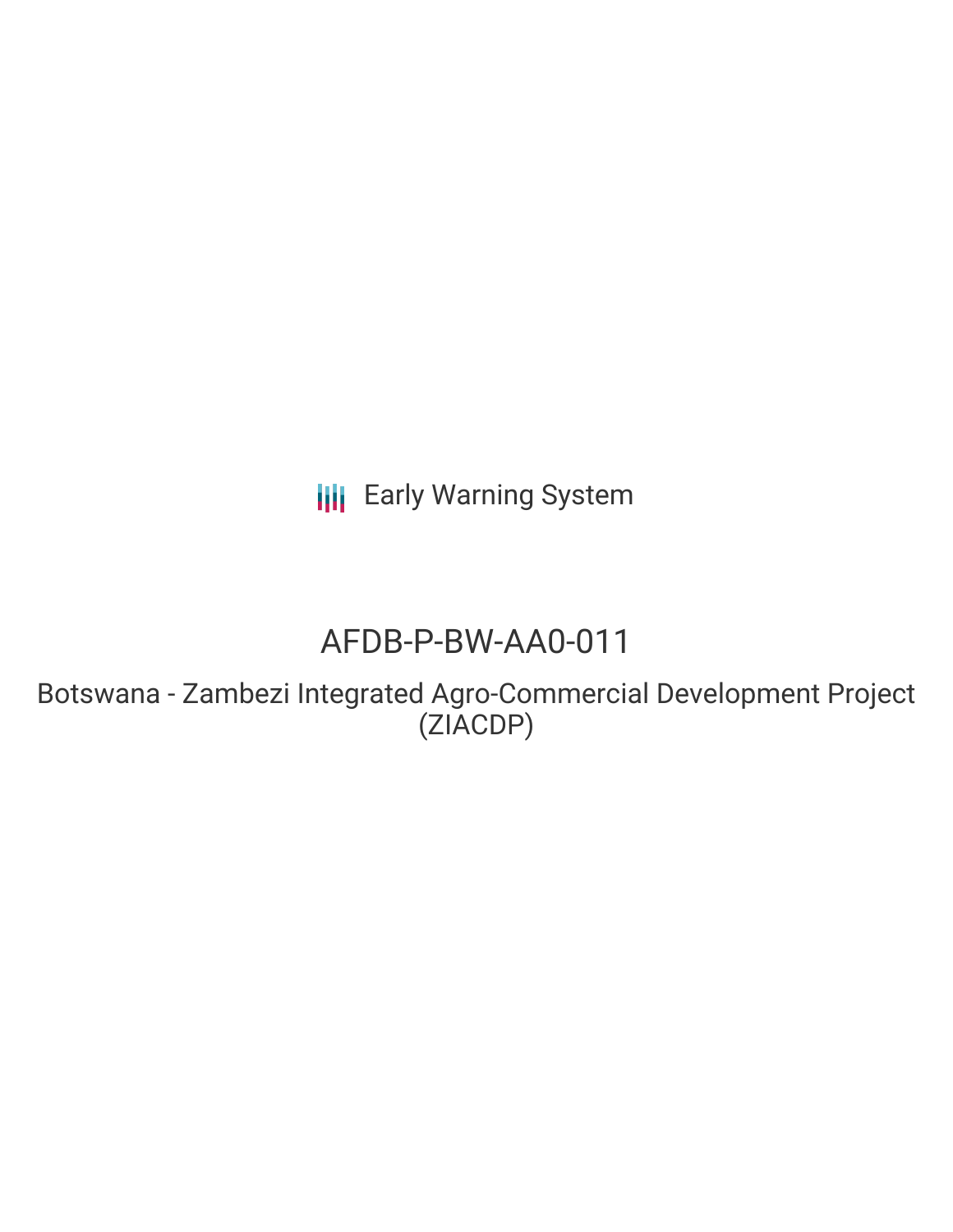

#### **Quick Facts**

| <b>Countries</b>               | <b>Botswana</b>                 |
|--------------------------------|---------------------------------|
| <b>Financial Institutions</b>  | African Development Bank (AFDB) |
| <b>Status</b>                  | Approved                        |
| <b>Bank Risk Rating</b>        |                                 |
| <b>Voting Date</b>             | 2021-01-25                      |
| <b>Borrower</b>                | Government of Botswana          |
| <b>Sectors</b>                 | Agriculture and Forestry        |
| <b>Investment Amount (USD)</b> | $$1.40$ million                 |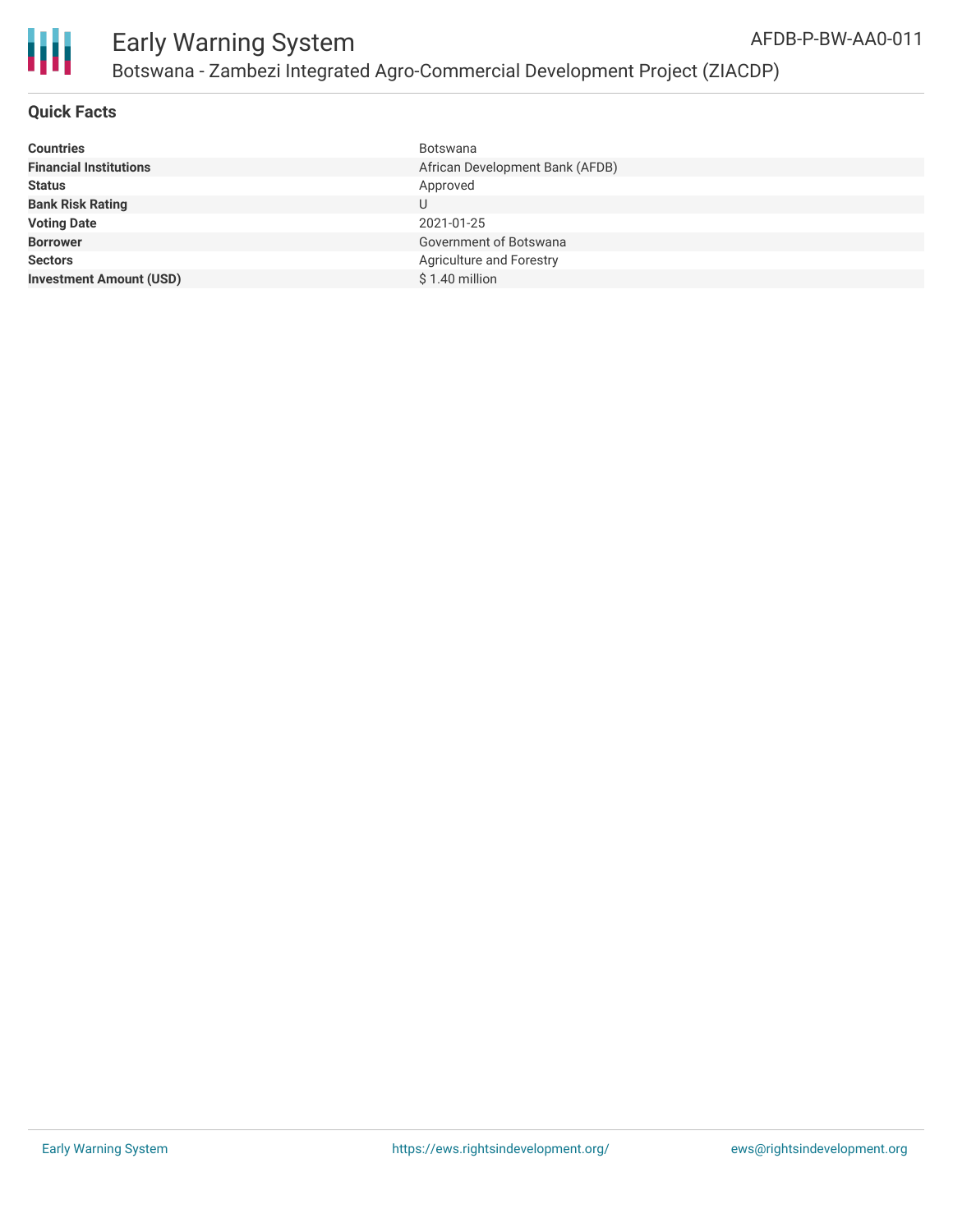

# **Project Description**

Project description not provided at the time of disclosure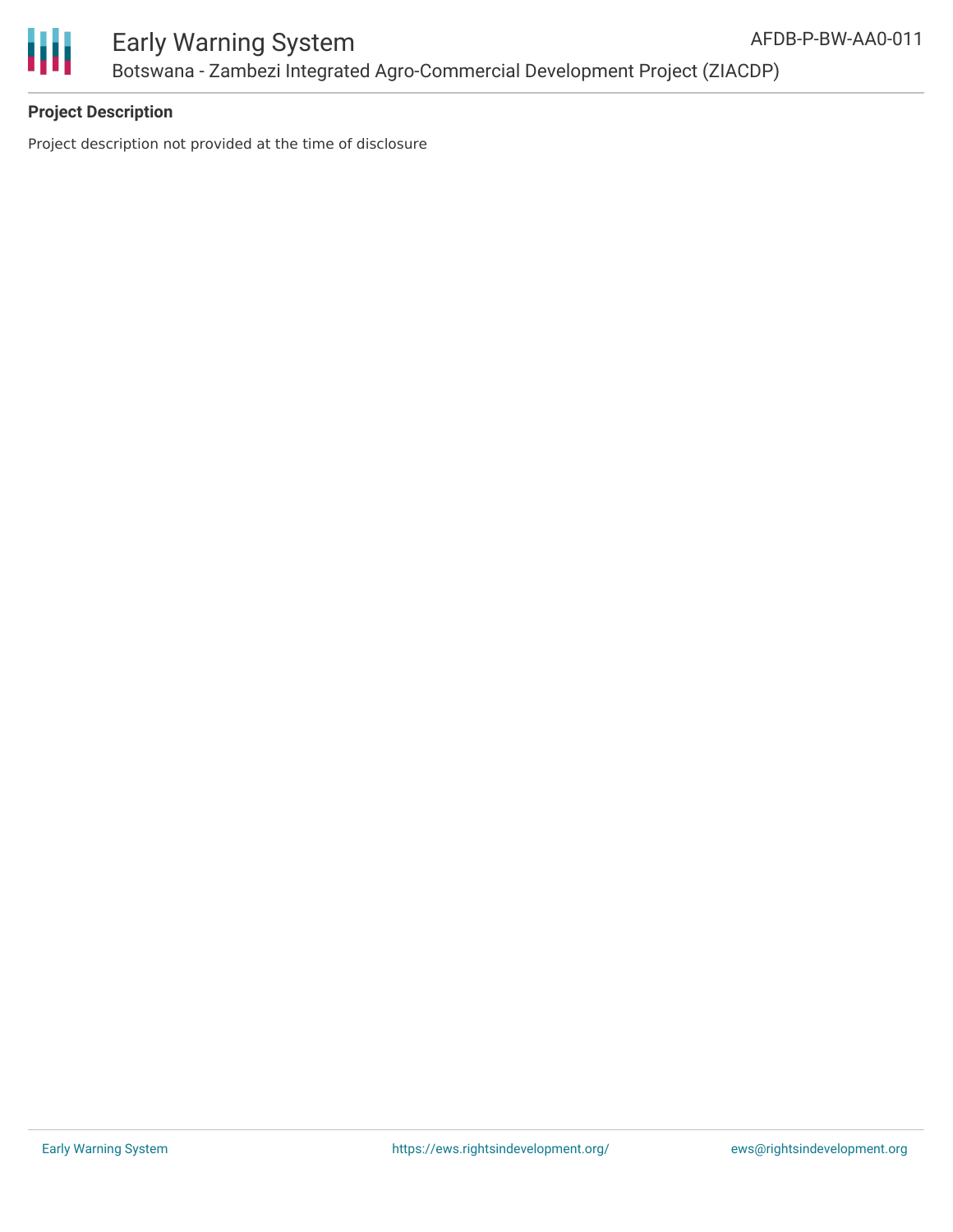

## **Investment Description**

African Development Bank (AFDB)

U.A 1,000,000